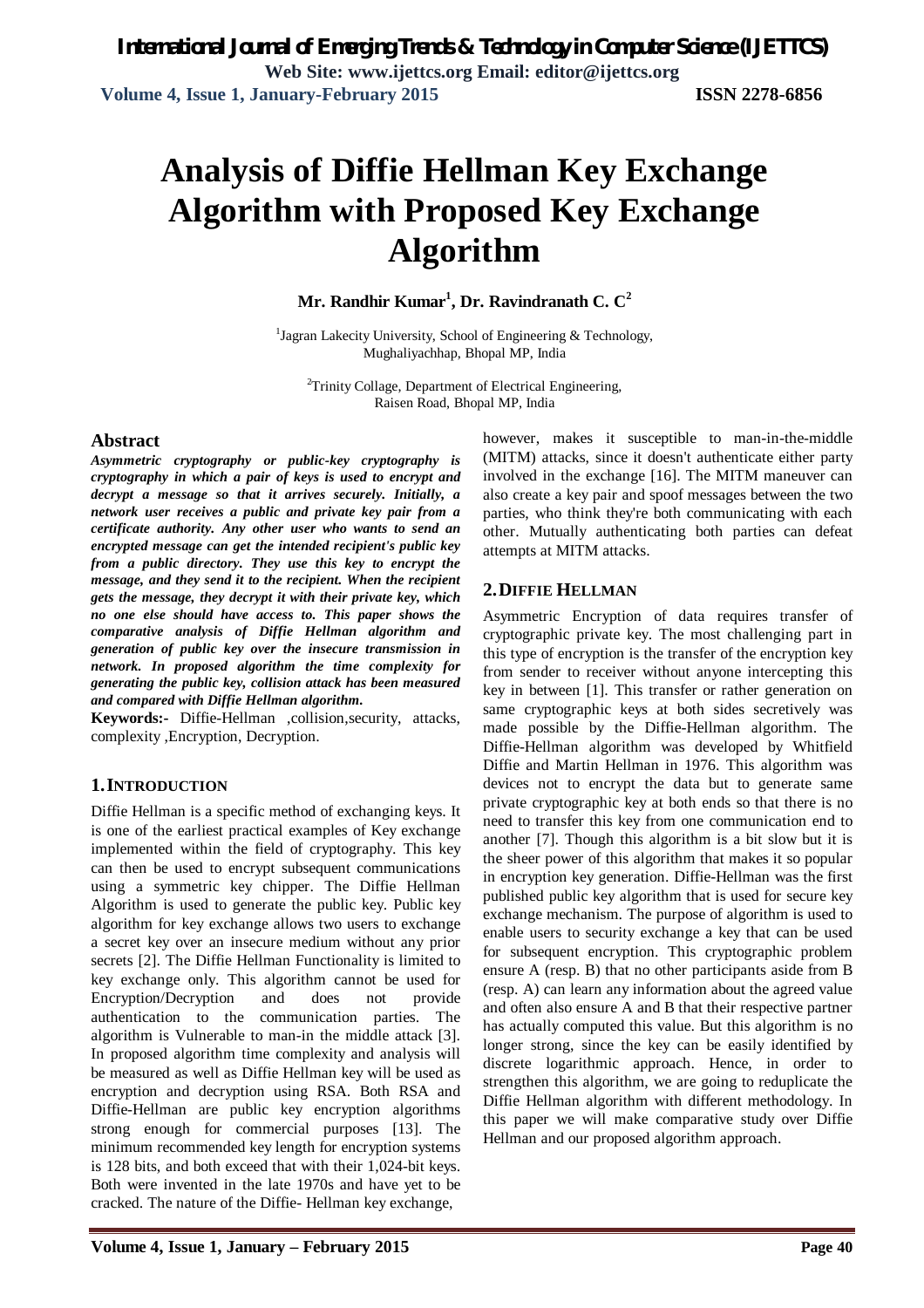# *International Journal of Emerging Trends & Technology in Computer Science (IJETTCS)*

**Web Site: www.ijettcs.org Email: editor@ijettcs.org** 

### **Volume 4, Issue 1, January-February 2015 ISSN 2278-6856**

#### **3.COLLISION ATTACK ON DIFFIE HELLMAN**

The algorithm is insecure against man in the middle attack as follows, suppose there are a user C who is going intercept the secret key shared between user A and user B. C generates two random private keys xd1and xd2 and then computes corresponding public keys y d1 and y d2. User A transmits public key ya to user B. in the meanwhile user C intercepts y a and transmits his public key y d1 to user B. user C also calculate K2= y d2 xa mod n. B receives y d1 and calculate secret key K1=y *d*1 xb mod n. Now, user B transmits his private key xa to A. Now, C intercepts and transmits his own public key y d2 to A. Now, A receives yd2 and calculates corresponding K2. Since the algorithm is easily cracked by discrete logarithm approach as above, we have to strength the algorithm to avail better security key transmission.

#### **4.ALGORITHM OF DIFFIE HELLMAN**

#### **The General Algorithm for Diffie Hellman is given below:**

**Step I:** Select two prime value p and g for both parties during key generation.

**Step II:** Generating two random numbers

 $a = \text{rand}$  () % 50;

 $b = rand() % 50;$ 

**Step III:** Generation of two random key with mod operation  $r1 = mod (g, a, p)$ ; //  $g^{\Lambda}a mod p$ 

 $r2 = mod (g, b, p)$ ; // g^b mod p

Step IV: Exchange of key to both the party

 $k1 = mod (r2, a, p); // r2^a mod p$ 

 $k2 = mod (r1, b, p); // r1<sup>^</sup>b mod p$ 

#### **5 PROPOSED ALGORITHM OF DIFFIE HELLMAN**

The proposed algorithm for key generation has been shown in two methods.

#### **Method-I:**

**Step-I:** Select two prime value p and g for both parties during key generation. **Step-II:** Generating two random numbers

 $a = \text{rand}$  () % 100;

 $b = \text{rand}$  () % 100:

**Step-III**: Generation of two random key with mod operation

 $r1 = (g \ll a) * p$ 

 $r2 = (g \ll b) * p$ 

**Step-IV:** Exchange of key to both the party  $k1 = (r2 \ll a) *p$ 

$$
k1 = (12 \times 4) +
$$
  

$$
k2 = (r1 \times 6) +
$$

 $k2 = (r1 \ll b) * p$ 

**Method –II:**

**Step-I:** Select two prime value p and g for both parties during key generation.

**Step-II:** Generating two random numbers

 $a = \text{rand}() % 100;$ 

 $b = \text{rand}$  () % 100;

**Step-III:** Generation of two random key with mod operation

 $r1 = (g * a) * p$  $r2 = (g * b) * p$ **Step-IV:** Exchange of key to both the party  $k1 = (r2 * a) * p$  $k2 = (r1 * b) * p$ 

#### **6 TIME COMPLEXITY AND ANALYSIS FOR DIFFIE HELLMAN AND PROPOSED ALGORITHM**

The time complexity of the general algorithm is shown in table-I.

| Table-I: |    |    |    |               |  |
|----------|----|----|----|---------------|--|
| Xа       | Хh | G  | N  | Time in (ms)  |  |
| 2        |    |    |    | 2621961879710 |  |
|          |    | 23 | 53 | 2621961594354 |  |
|          |    |    | 13 | 2621961965370 |  |
|          |    |    | 23 | 2621962111512 |  |
|          |    |    |    | 2621962202524 |  |

Xa and Xb is two prime number namely p and g, G and N is the two random key generation, based on this random key generation public key is use to be created in Diffie Hellman algorithm. The time complexity of the proposed algorithm for Diffie Hellman in shown in Table-II

| Xа | Хh | G  |    | Time in (ms)  |
|----|----|----|----|---------------|
|    |    | 21 | 37 | 1375168097953 |
|    |    | 34 | 86 | 1375168126859 |
|    |    | 74 | 39 | 1375168162687 |
|    |    | 22 | 97 | 1375168204328 |
|    |    | 92 | 13 | 1375168232906 |

Xa and Xb is two prime number namely p and g, G and N is the two random key generation, based on this random key generation public key is use to be created in Diffie Hellman algorithm. in above time complexity is measured in terms of execution with Diffie Hellman and proposed Algorithm. The time complexity of the proposed algorithm for Diffie Hellman in shown in Table-III

| Xа | Хh | G  | N  | Time in (ms)  |
|----|----|----|----|---------------|
| 3  |    |    | 66 | 1375168270640 |
| 3  |    | 43 |    | 1375168296765 |
|    |    |    | 50 | 1375168331062 |
|    |    | 51 | 86 | 1375168353859 |
|    |    | 37 | 32 | 1375168384734 |

Xa and Xb is two prime number namely p and g, G and N is the two random key generation, based on this random key generation public key is use to be created in Diffie Hellman algorithm. in above table time complexity is measured in terms of execution with Diffie Hellman and proposed Algorithm. The proposed algorithm is use to generate the key which is too long and it is very hard to attack the key using discrete approach algorithm.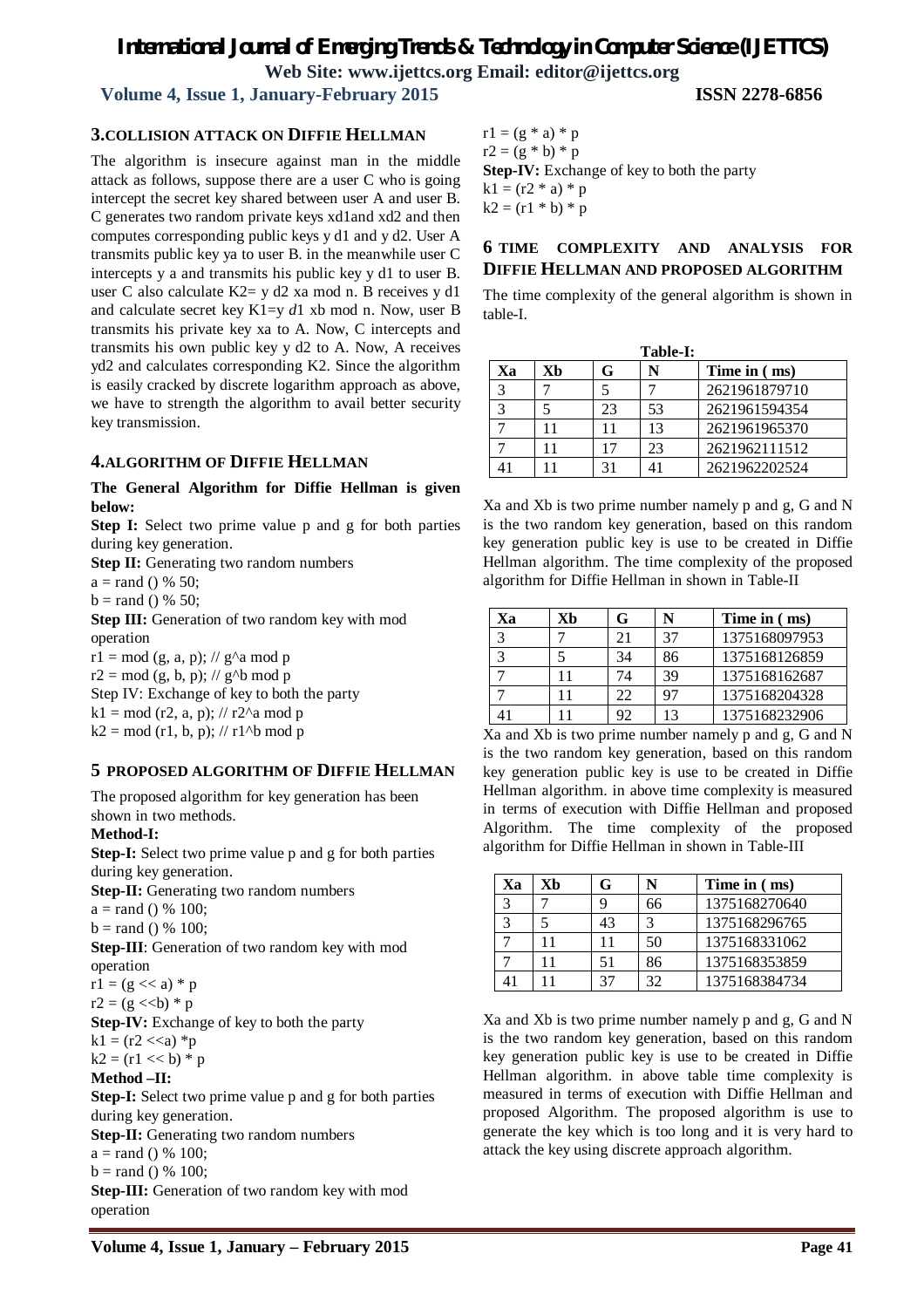# *International Journal of Emerging Trends & Technology in Computer Science (IJETTCS)* **Web Site: www.ijettcs.org Email: editor@ijettcs.org**

#### **Volume 4, Issue 1, January-February 2015 ISSN 2278-6856**

#### **7 FREQUENCY MEASUREMENT AFTER ENCRYPTION**

Diffie Hellman with Encryption

| ▵ |   |  |  |
|---|---|--|--|
|   | ч |  |  |

Proposed Algorithm with Encryption

| ∽ |  | ⊥ັ |
|---|--|----|

#### **RESULT**

| Diffie Hellman Algorithm Demo |                                 |
|-------------------------------|---------------------------------|
|                               |                                 |
|                               | <b>DIFFIE HELLMAN ALGORITHM</b> |
|                               |                                 |
|                               |                                 |
|                               |                                 |
| <b>Enter P value</b>          | 13                              |
| <b>Enter G value</b>          | 7                               |
| <b>Random Number</b>          | 42                              |
| <b>Random Number</b>          | 27                              |
| <b>First Party Key</b>        | 12                              |
| <b>Second Party Key</b>       | 12                              |
|                               |                                 |
|                               | <b>Get Key</b><br>Clear         |
|                               |                                 |

**Figure-I (**Proposed Key Exchange Algorithm with Diffie Hellman)

In above Result there is two prime values has been selected 13 and 7, based on that public key of Diffie Hellman is calculated that is 12 for both the party to transmit the secure information. In the case of Diffie Hellman Algorithm key size is always generated with fixed length.

|                         | <b>DIFFIE HELLMAN ALGORITHM</b> |  |
|-------------------------|---------------------------------|--|
|                         |                                 |  |
|                         |                                 |  |
| <b>Enter P value</b>    | 13                              |  |
| <b>Enter G value</b>    | 17                              |  |
| <b>Random Number</b>    | 98                              |  |
| <b>Random Number</b>    | 55                              |  |
| <b>First Party Key</b>  | 6376370                         |  |
| <b>Second Party Key</b> | 6376370                         |  |
|                         | Get Key<br>Clear                |  |
|                         |                                 |  |

**Figure II** (Proposed Key Exchange Algorithm with Diffie Hellman)

In above Result there is two prime values has been selected 13 and 7, based on that public key of Diffie Hellman is calculated that is 6376370 for both the party to transmit the secure information. In the case of Diffie Hellman Proposed Algorithm key size can vary so it is hard to have middle attack.

| Diffie Hellman Algorithm Demo |                                              |                                 | ler<br>н |
|-------------------------------|----------------------------------------------|---------------------------------|----------|
|                               |                                              | <b>DIFFIE HELLMAN ALGORITHM</b> |          |
|                               | <b>Enter P value</b><br><b>Enter G value</b> | 13<br>7                         |          |
|                               | <b>Random Number</b>                         | 96                              |          |
|                               | <b>Random Number</b>                         | 66                              |          |
|                               | <b>First Party Key</b>                       | 4732                            |          |
|                               | <b>Second Party Key</b>                      | 4732                            |          |
|                               |                                              | <b>Get Key</b><br>Clear         |          |

**Figure III** (Proposed Key Exchange Algorithm with Diffie Hellman)

In above Result there is two prime values has been selected 13 and 7, based on that public key of Diffie Hellman is calculated that is 4732 for both the party to transmit the secure information. In the case of Diffie Hellman Proposed Algorithm key size can vary so it is hard to have middle attack.

#### **8.CONCLUSION AND FUTURE ENHANCEMENT**

Diffie Hellman Key can be used with RSA, DES Public key and AES public key to encrypt and decrypt the message. The Diffie Hellman Key and Encryption Techniques can be used with all types of media. Diffie Hellman Key can be used with Elliptical Curve Cryptography using Encryption and Decryption.

#### **ACKNOWLEDGEMENT**

The authors wish to thank the management of Jagran Lakecity University Bhopal and Dr. Ravindranath C. C, Principal, Trinity Bhopal for their constant encouragement for completion of this work.

#### **References**

- [1]. Y. Amir, Y.Kim, C. Nita-Rotaru, " Secure communication using contributory key agreement", IEEE Transactions on Parallel and Distributed systems, pp. 468-480,2009.
- [2]. Ram Ratan Ahirwal, Manoj Ahke, Elliptic Curve Diffie-Hellman Key Exchange Algorithm for Securing Hypertext Information on Wide Area Network, IJCSIT
- [3]. Yufang Huang, "Algorithm for elliptic curve Diffie-Hellman key exchange based on DNA title self